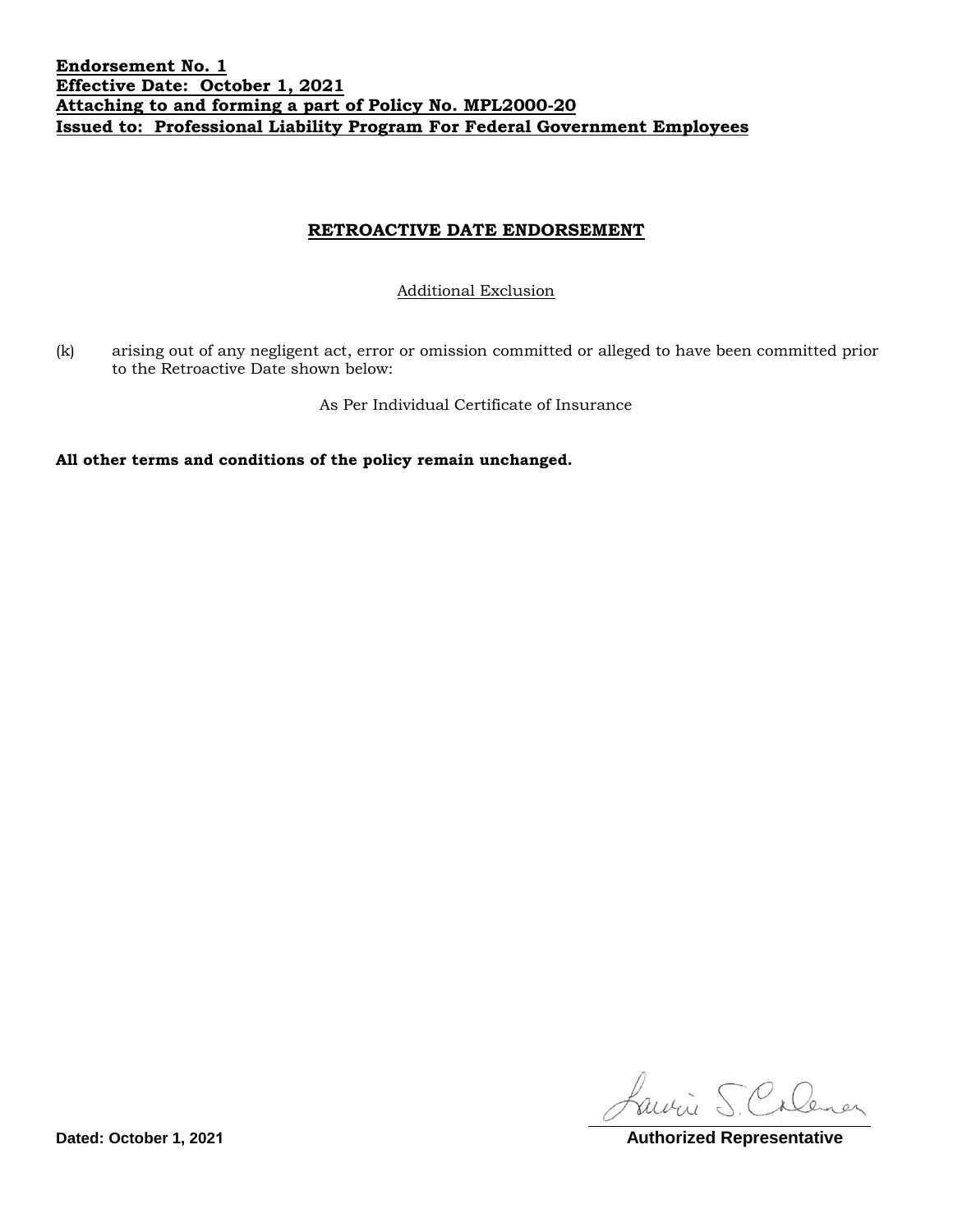## **Endorsement No. 2 Effective Date: October 01, 2021 Attaching to and forming a part of Policy No. MPL2000-20 Issued to: Professional Liability Program For Federal Government Employees**

### **CANCELLATION CLAUSE**

NOTWITHSTANDING anything contained in this Insurance to the contrary this Insurance may be cancelled by the Assured at any time by written notice or by surrendering of this Contract of Insurance. This Insurance may also be cancelled by or on behalf of the Underwriters by delivering to the Assured or by mailing to the Assured, by registered, certified or other first class mail, at the Assured's address as shown in this Insurance, written notice stating when, not less than 10 days thereafter, the cancellation shall be effective. The mailing of notice as aforesaid shall be sufficient proof of notice and this Insurance shall terminate at the date and hour specified in such notice.

If this Insurance shall be cancelled by the Assured the Underwriters shall retain the customary short rate proportion of the premium hereon, except that if this Insurance is on an adjustable basis the Underwriters shall receive the Earned Premium hereon or the customary short rate proportion of any Minimum Premium stipulated herein whichever is the greater.

If this Insurance shall be cancelled by or on behalf of the Underwriters the Underwriters shall retain the pro rata proportion of the premium hereon, except that if this Insurance is on an adjustable basis the Underwriters shall receive the Earned Premium hereon or the pro rata proportion of any Minimum Premium stipulated herein whichever is the greater.

Payment or tender of any Unearned Premium by the Underwriters shall not be a condition precedent to the effectiveness of Cancellation but such payment shall be made as soon as practicable.

If the period of limitation relating to the giving of notice is prohibited or made void by any law controlling the construction thereof, such period shall be deemed to be amended so as to be equal to the minimum period of limitation permitted by such law.

#### **All other terms and conditions of the policy remain unchanged.**

Laurie S. Calena

**Authorized Representative**

**Dated: October 1, 2021**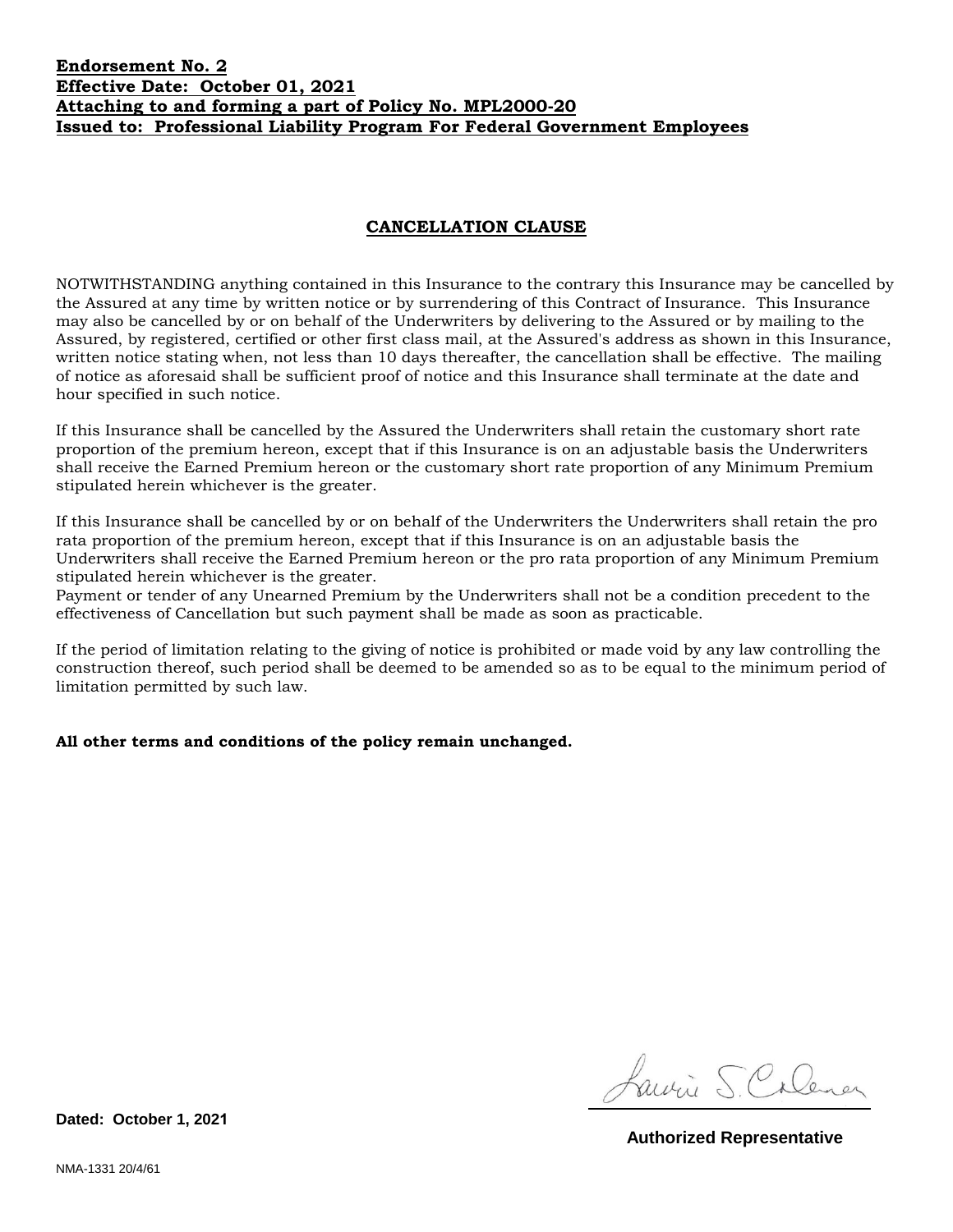### **Endorsement No. 3 Effective Date: October 01, 2021 Attaching to and forming a part of Policy No. MPL2000-20 Issued to: Professional Liability Program For Federal Government Employees**

### **SERVICE OF SUIT CLAUSE (U.S.A.)**

This Service of Suit clause will not be read to conflict with or override the obligations of the parties to arbitrate their duties as provided for in any Arbitration provision within this Policy. This Clause is intended as an aid to compelling arbitration or enforcing such arbitration or arbitral award, not as an alternative to such Arbitration provision for resolving disputes arising out of this contract of insurance (or reinsurance).

It is agreed that in the event of the failure of the Underwriters to pay any amount claimed to be due hereunder, the Underwriters hereon, at the request of the Insured (or Reinsured), will submit to the jurisdiction of a Court of competent jurisdiction within the United States. Nothing in this Clause constitutes or should be understood to constitute a waiver of Underwriters' rights to commence an action in any Court of competent jurisdiction in the United States, to remove an action to a United States District Court, or to seek a transfer of a case to another Court as permitted by the laws of the United States or of any State in the United States.

It is further agreed that service of process in such suit may be made upon Mendes & Mount, 750 7th Avenue, New York, New York, USA, 10019 and that in any suit instituted against any one of them upon this contract, Underwriters will abide by the final decision of such court or of any Appellate Court in the event of an appeal.

The above-named are authorized and directed to accept service of process on behalf of Underwriters in any such suit and/or upon the request of the Insured (or Reinsured) to give a written undertaking to the Insured (or Reinsured) that they will enter a general appearance upon Underwriters' behalf in the event such a suit shall be instituted.

Further, pursuant to any statute of any state, territory or district of the United States which makes provision therefore, Underwriters hereon hereby designate the Superintendent, Commissioner or Director of Insurance or other officer specified for that purpose in the statute, or his successor or successors in office, as their true and lawful attorney upon whom may be served any lawful process in any action, suit or proceeding instituted by or on behalf of the Insured (or Reinsured) or any beneficiary hereunder arising out of this Contract of insurance (or reinsurance), and hereby designate the above-named as the person to whom the said officer is authorized to mail such process or a true copy thereof.

Form approved by Lloyd's Market Association.

#### **All other terms and conditions of the policy remain unchanged.**

Laurie S. Colenar

**Authorized Representative**

**Dated: October 1, 2021**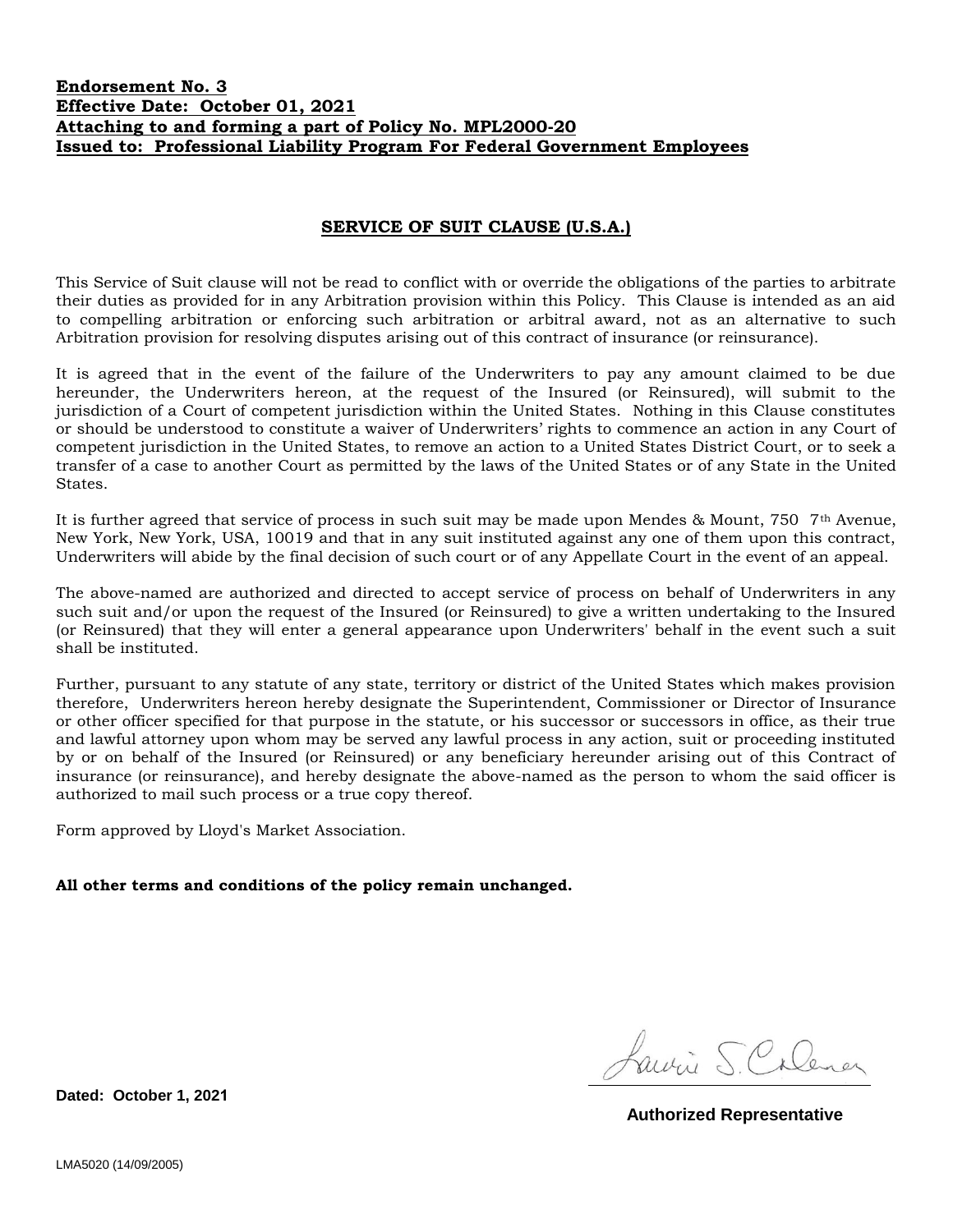### **Endorsement No. 4 Effective Date: October 01, 2021 Attaching to and forming a part of Policy No. MPL2000-20 Issued to: Professional Liability Program For Federal Government Employees**

# **APPLICABLE LAW (USA)**

This insurance shall be subject to the applicable state law to be determined by the court of competent jurisdiction as determined by the provisions of the Service of Suite Clause (USA).

aurie S. Calenar

**Dated: October 1, 2021 Authorized Representative**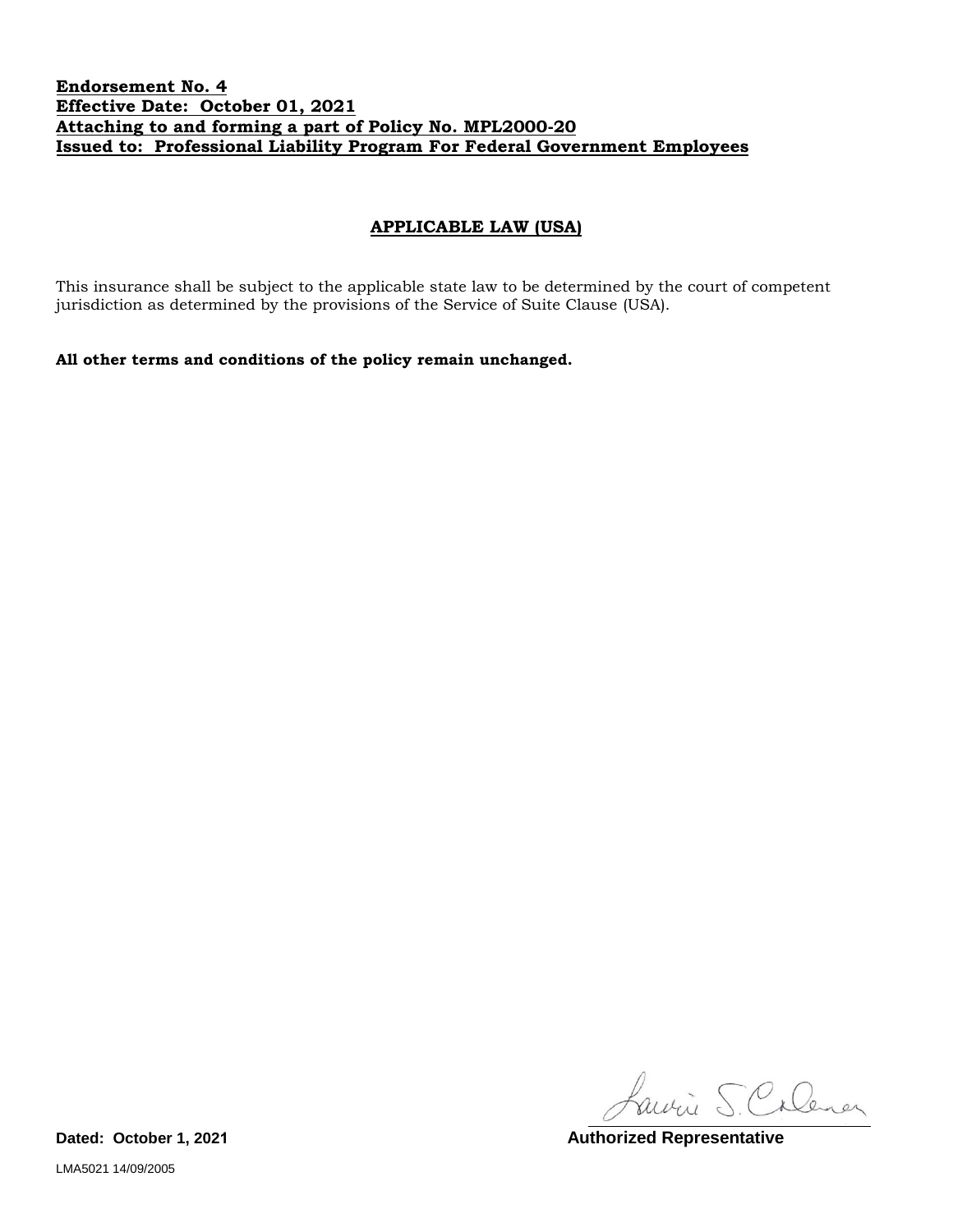### **Endorsement No. 5 Effective Date: October 01, 2021 Attaching to and forming a part of Policy No. MPL2000-20 Issued to: Professional Liability Program For Federal Government Employees**

## **NUCLEAR INCIDENT EXCLUSION CLAUSE – LIABILITY – DIRECT (BROAD) (USA)**

For attachment to insurances of the following classifications in the U.S.A., its Territories and Possessions, Puerto Rico and the Canal Zone:

Owners, Landlords and Tenants Liability, Contractual Liability, Elevator Liability, Owners or Contractors (including railroad) Protective Liability, Manufacturers and Contractors Liability, Product Liability, Professional and Malpractice Liability, Storekeepers Liability, Garage Liability, Automobile Liability (including Massachusetts Motor Vehicle or Garage Liability),

not being insurances of the classifications to which the Nuclear Incident Exclusion Clause-Liability-Direct (Limited) applies.

This Policy\* does not apply:

- I. Under any Liability Coverage, to injury, sickness, disease, death or destruction:
	- (a) with respect to which an insured under the Policy is also an insured under a nuclear energy liability policy issued by Nuclear Energy Liability Insurance Association, Mutual Atomic Energy Liability Underwriters or Nuclear Insurance Association of Canada, or would be an insured under any such policy but for its termination upon exhaustion of its limit of liability; or
	- (b) resulting from the hazardous properties of nuclear material and with respect to which (1) any person or organization is required to maintain financial protection pursuant to the Atomic Energy Act of 1954, or any law amendatory thereof, or (2) the insured is, or had this Policy not been issued would be, entitled to indemnity from the United States of America, or any agency thereof, under any agreement entered into by the United States of America, or any agency thereof, with any person or organization.
- II. Under any Medical Payments Coverage, or under any Supplementary Payments Provision relating to immediate medical or surgical relief, to expenses incurred with respect to bodily injury, sickness, disease or death resulting from the hazardous properties of nuclear material and arising out of the operation of a nuclear facility by any person or organization.
- III. Under any Liability Coverage, to injury, sickness, disease, death or destruction resulting from the hazardous properties of nuclear material, if:
	- (a) the nuclear material (1) is at any nuclear facility owned by, or operated by or on behalf of, an insured or (2) has been discharged or dispersed therefrom;
	- (b) the nuclear material is contained in spent fuel or waste at any time possessed, handled, used, processed, stored, transported or disposed of by or on behalf of an insured; or
	- (c) the injury, sickness, disease, death or destruction arises out of the furnishing by an insured of services, materials, parts or equipment in connection with the planning, construction, maintenance, operation or use of any nuclear facility, but if such facility is located within the United States of America, its territories or possessions or Canada, this exclusion (c) applies only to injury to or destruction of property at such nuclear facility.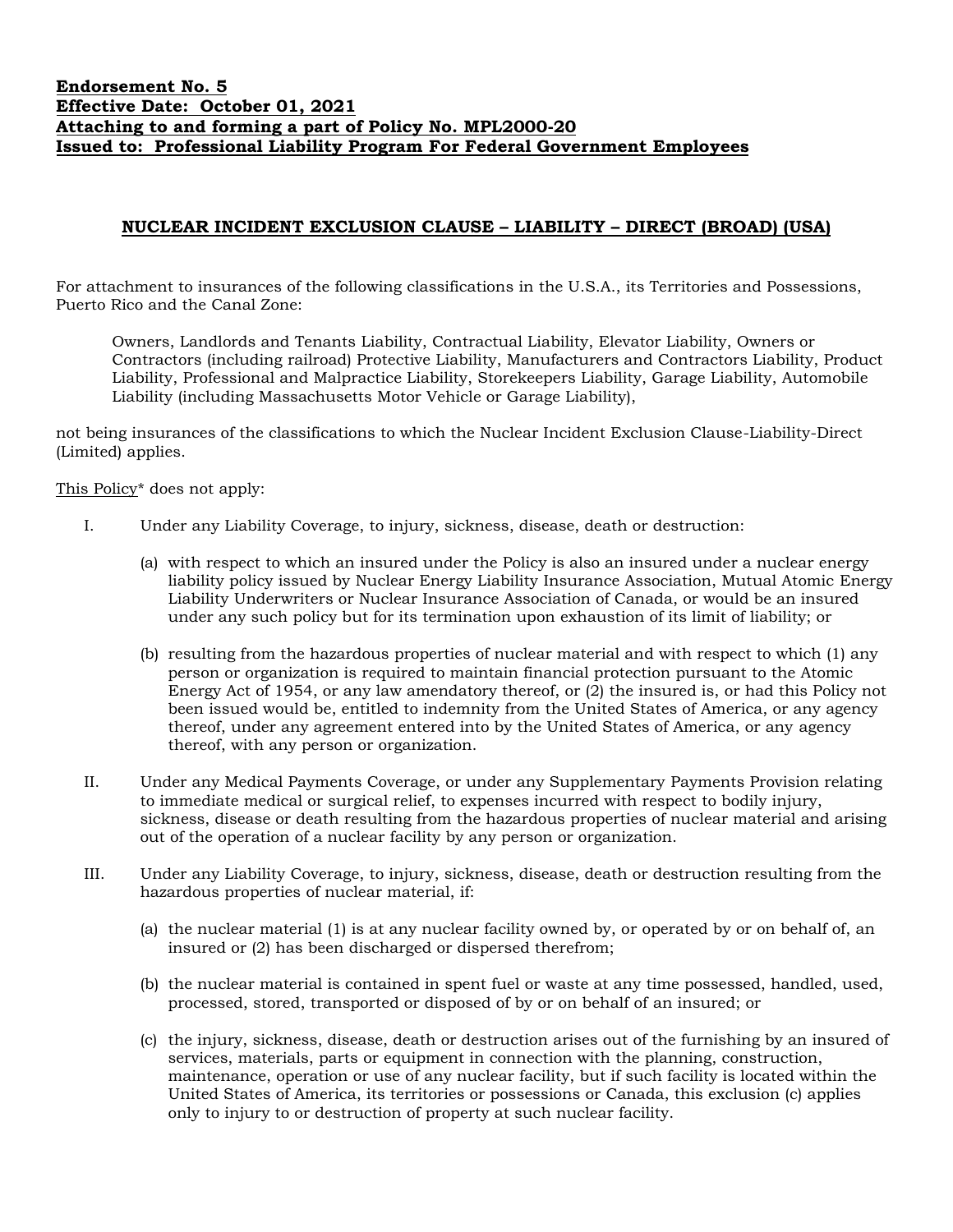### **Endorsement No. 5 Effective Date: October 01, 2021 Attaching to and forming a part of Policy No. MPL2000-20 Issued to: Professional Liability Program For Federal Government Employees**

IV. As used in this endorsement:

"hazardous properties" include radioactive, toxic or explosive properties; "nuclear material" means source material, special nuclear material or by-product material; "source material", "special nuclear material", and "by-product material" have the meanings given them in the Atomic Energy Act 1954 or in any law amendatory thereof; "spent fuel" means any fuel element or fuel component, solid or liquid, which has been used or exposed to radiation in a nuclear reactor; "waste" means any waste material (1) containing by-product material and (2) resulting from the operation by any person or organization of any nuclear facility included within the definition of nuclear facility under paragraph (a) or (b) thereof; "nuclear facility" means:

- (a) any nuclear reactor,
- (b) any equipment or device designed or used for (1) separating the isotopes of uranium or plutonium, (2) processing or utilizing spent fuel, or (3) handling, processing or packaging waste,
- (c) any equipment or device used for the processing, fabricating or alloying of special nuclear material if at any time the total amount of such material in the custody of the insured at the premises where such equipment or device is located consists of or contains more than 25 grams of plutonium or uranium 233 or any combination thereof, or more than 250 grams of uranium 235,
- (d) any structure, basin, excavation, premises or place prepared or used for the storage or disposal of waste,

and includes the site on which any of the foregoing is located, all operations conducted on such site and all premises used for such operations; "nuclear reactor" means any apparatus designed or used to sustain nuclear fission in a self-supporting chain reaction or to contain a critical mass of fissionable material. With respect to injury to or destruction of property, the word "injury" or "destruction" includes all forms of radioactive contamination of property.

It is understood and agreed that, except as specifically provided in the foregoing to the contrary, this clause is subject to the terms, exclusions, conditions and limitations of the Policy to which it is attached.

\* NOTE: As respects policies which afford liability coverages and other forms of coverage in addition, the words underlined should be amended to designate the liability coverage to which this clause is to apply.

**Dated: October 1, 2021 Authorized Representative Authorized Representative**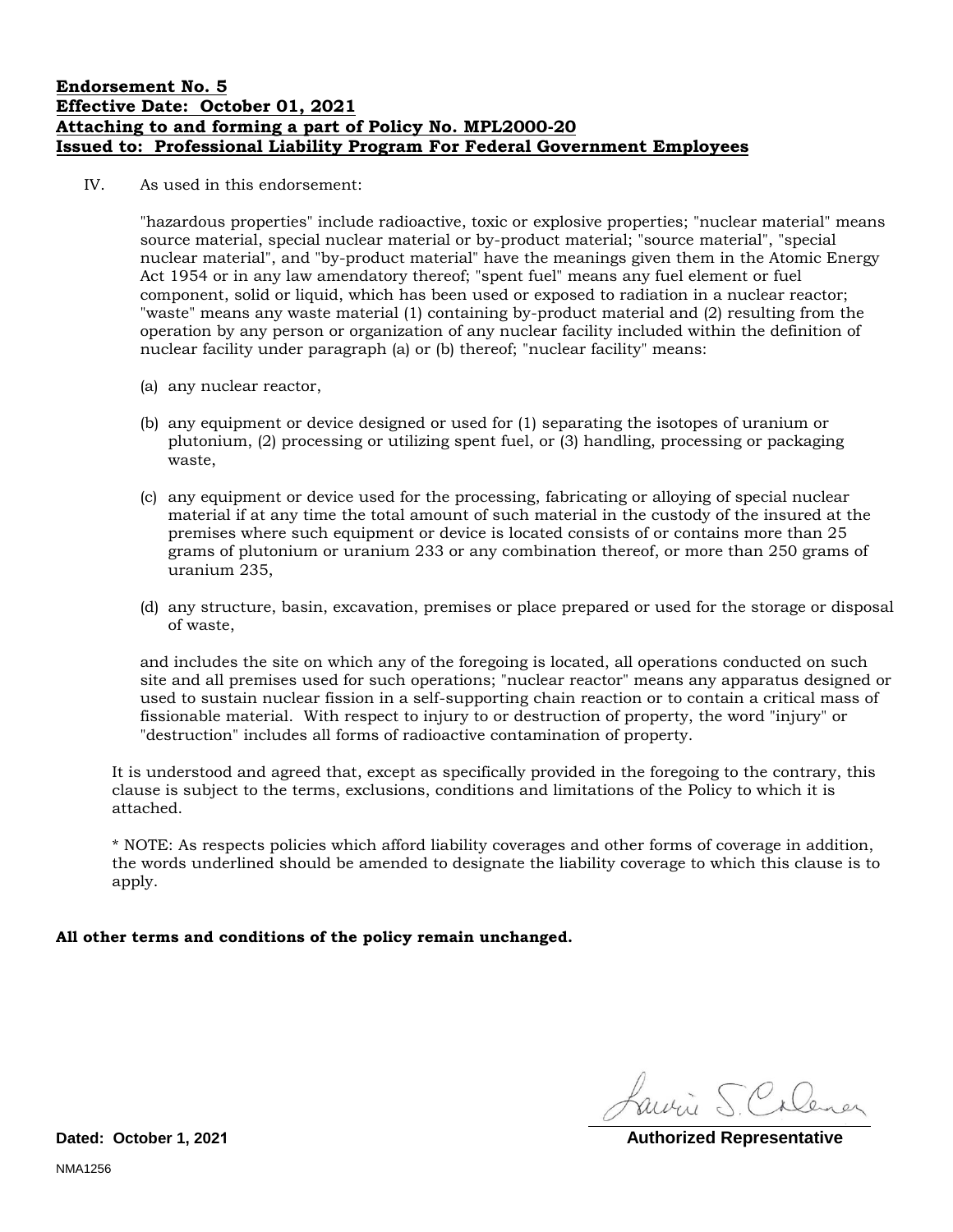### **Endorsement No. 6 Effective Date: October 01, 2021 Attaching to and forming a part of Policy No. MPL2000-20 Issued to: Professional Liability Program For Federal Government Employees**

#### **WAR AND TERRORISM EXCLUSION ENDORSEMENT (NMA 2919)**

Notwithstanding any provision to the contrary within this insurance or any endorsement thereto it is agreed that this insurance excludes loss, damage, cost or expense of whatsoever nature directly or indirectly caused by, resulting from or in connection with any of the following regardless of any other cause or event contributing concurrently or in any other sequence to the loss;

1. War, invasion, acts of foreign enemies, hostilities or warlike operations (whether war be declared or not), civil war, rebellion, revolution, insurrection, civil commotion assuming the proportions of or amounting to an uprising, military or usurped power; or

2. any act of terrorism.

For the purpose of this endorsement an act of terrorism means an act, including but not limited to the use of force or violence and/or the threat thereof, of any person or group(s) of persons, whether acting alone or on behalf of or in connection with any organisation(s) or government(s), committed for political, religious, ideological or similar purposes including the intention to influence any government and/or to put the public, or any section of the public, in fear.

This endorsement also excludes loss, damage, cost or expense of whatsoever nature directly or indirectly caused by, resulting from or in connection with any action taken in controlling, preventing, suppressing or in any way relating to 1 and/or 2 above.

If the Underwriters allege that by reason of this exclusion, any loss, damage, cost or expense is not covered by this insurance the burden of proving the contrary shall be upon the Assured.

In the event any portion of this endorsement is found to be invalid or unenforceable, the remainder shall remain in full force and effect.

**Dated: October 1, 2021 Authorized Representative Authorized Representative**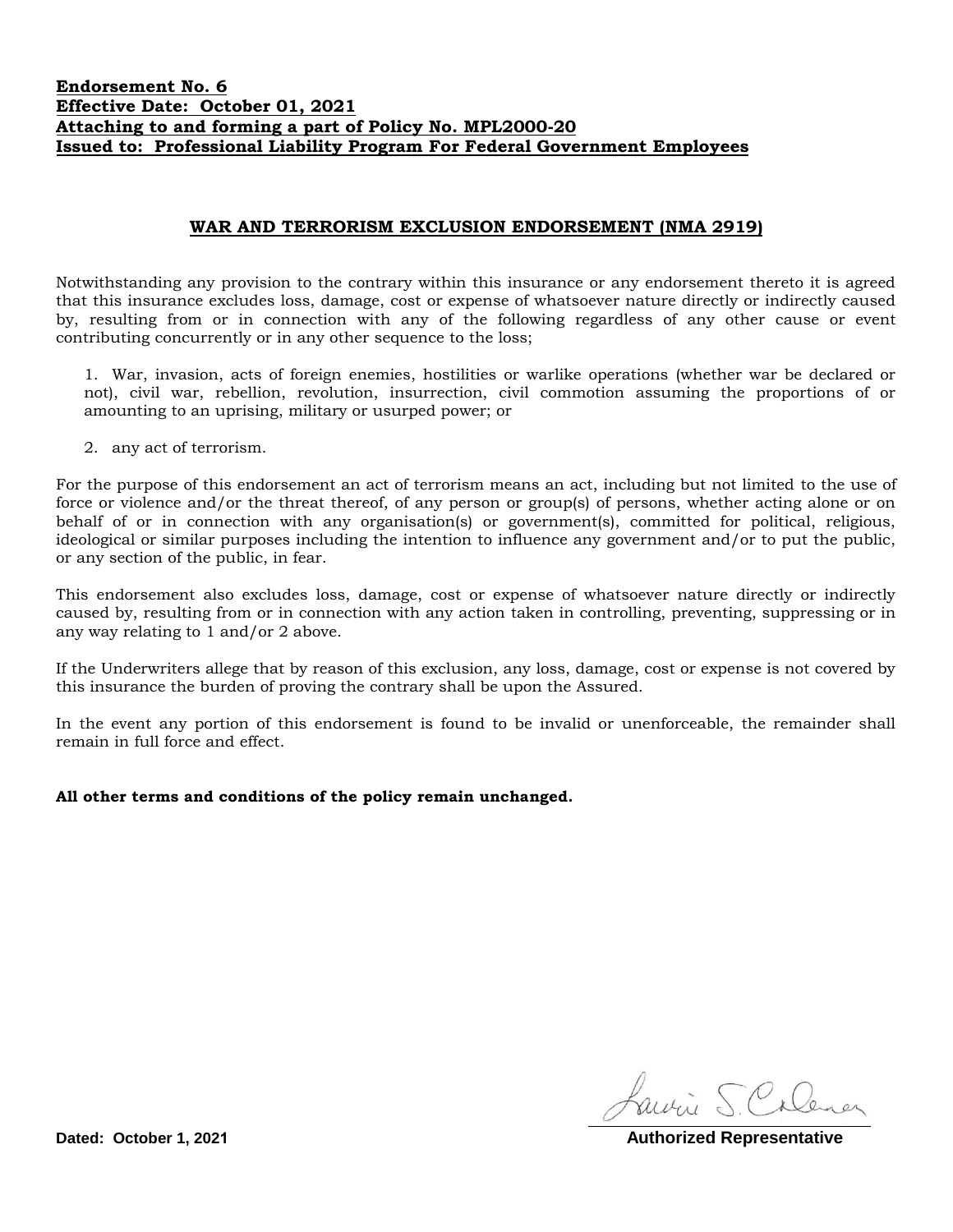### **Endorsement No. 7 Effective Date: October 01, 2021 Attaching to and forming a part of Policy No. MPL2000-20 Issued to: Professional Liability Program For Federal Government Employees**

#### **MOLD EXCLUSION**

In consideration for the premium charged, it is hereby understood and agreed that the coverage afforded by this Policy shall not apply to:

**A.** CLAIMS or CLAIMS EXPENSES which, either in whole or in part, directly or indirectly, are for, based upon, relate to, or arise out of:

> (1) The actual, potential, alleged or threatened formation, growth, presence, release or dispersal of any fungi, molds, spores or mycotoxins of any kind; or

(2) Any action taken by any party in response to the actual, potential, alleged or threatened formation, growth, presence, release or dispersal of fungi, molds, spores or mycotoxins of any kind, such action to include investigating, testing for, detection of, monitoring of, treating, remediating or removing such fungi, molds, spores or mycotoxins;

- **B.** Any governmental or regulatory order, requirement, directive, mandate or decree that any party take action in response to the actual, potential, alleged or threatened formation, growth, presence, release or dispersal of fungi, molds, spores or mycotoxins of any kind, such action to include investigating, testing for, detection of, monitoring of, treating, remediating or removing such fungi, molds, spores or mycotoxins;
- **C.** Underwriters will have no duty or obligation to defend any Insured with respect to any CLAIM or governmental or regulatory order, requirement, directive, mandate or decree which, either in whole or in part, directly or indirectly, is for, based upon, relates to, or arises out of the actual, potential, alleged or threatened formation, growth, presence, release or dispersal of any fungi, molds, spores or mycotoxins of any kind.

**Dated: October 1, 2021 Authorized Representative**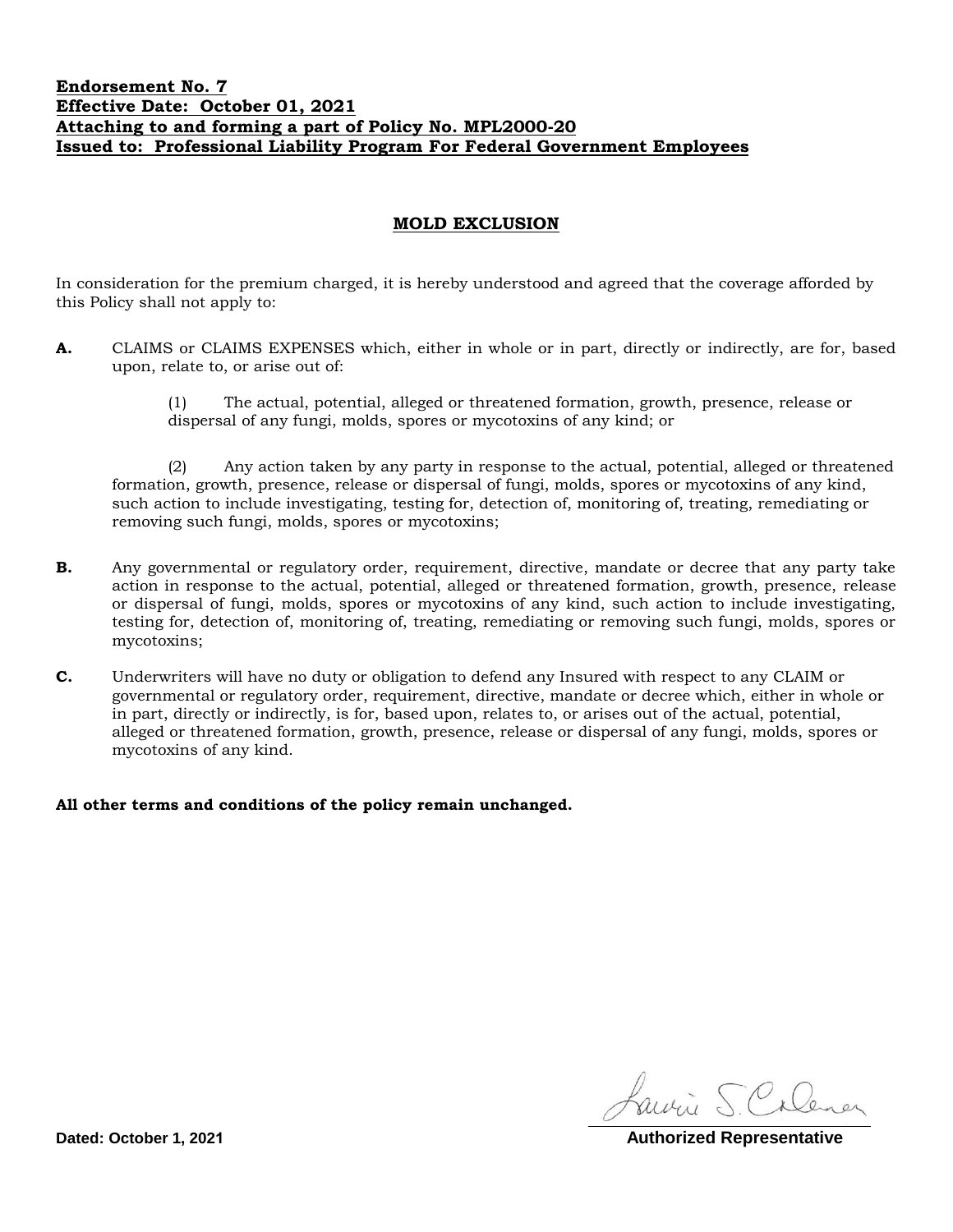### **Endorsement No. 8 Effective Date: October 01, 2021 Attaching to and forming a part of Policy No. MPL2000-20 Issued to: Professional Liability Program For Federal Government Employees**

# **ASBESTOS EXCLUSION**

Notwithstanding anything contained in this policy to the contrary, it is agreed that the coverage afforded by any section of this policy does not apply to bodily injury, property damage or medical payments arising out of or caused directly or indirectly by the actual or alleged:

- 1) exposure to, inhalation, ingestion or existence of asbestos, or any other material, substance or structure containing asbestos; or
- 2) repair, removal, encapsulation, abatement, replacement or handling of asbestos, or any other material, substance or structure containing asbestos;

whether or not the asbestos is or was at any time airborne, contained in a product or structure, ingested, inhaled, transmitted in any fashion or found in any form whatsoever.

Also excluded are the costs, expenses or damages, whether direct or consequential, arising out of any investigation or defence of any loss, damage, injury, suit, claim or action relating to any of the above.

**Dated: October 1, 2021 Authorized Representative Authorized Representative**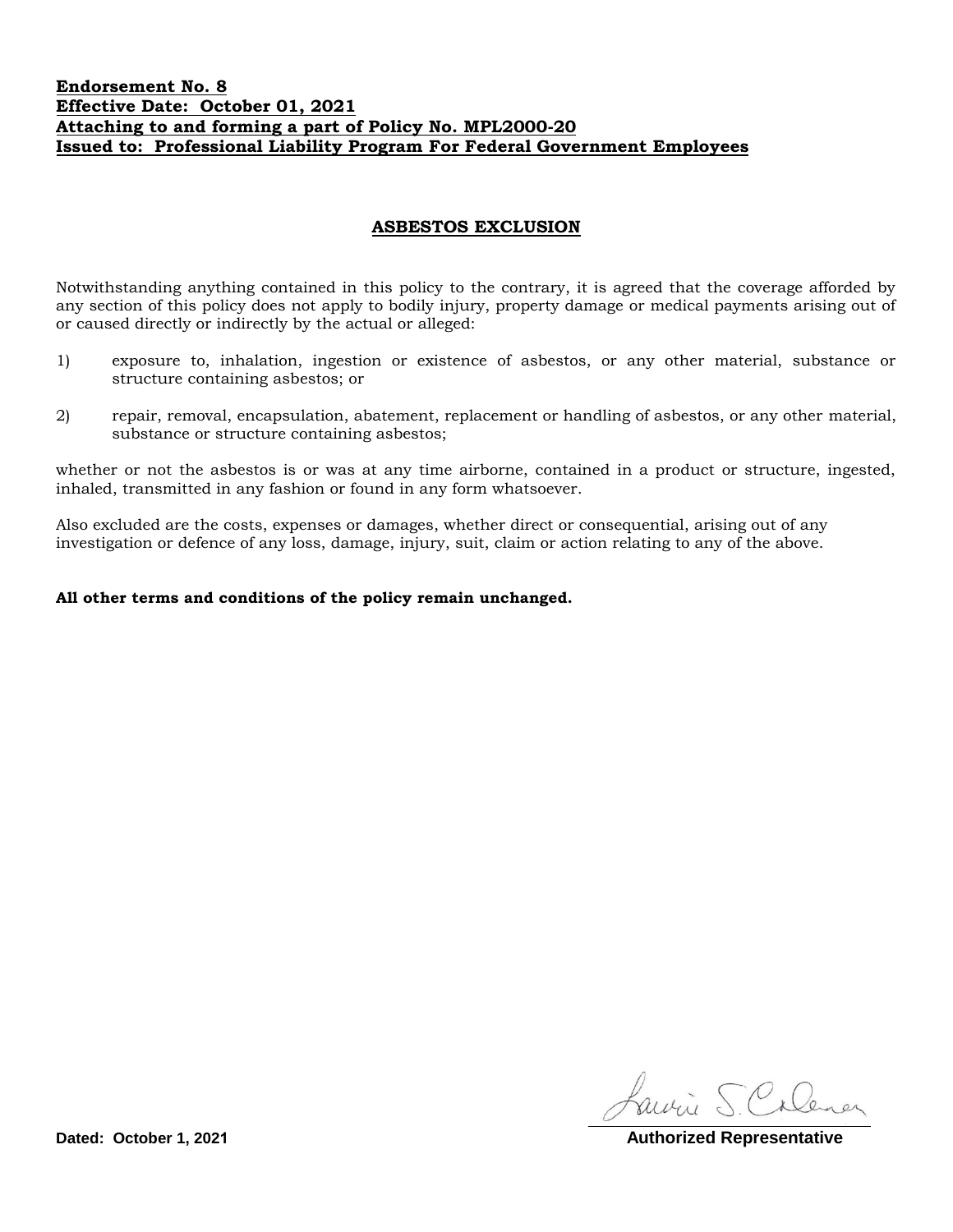### **Endorsement No. 9 Effective Date: October 01, 2021 Attaching to and forming a part of Policy No. MPL2000-20 Issued to: Professional Liability Program For Federal Government Employees**

### **SEVERAL LIABILITY NOTICE**

The subscribing insurer's obligations under contracts of insurance to which they subscribe are several and not joint and are limited solely to the extend of their individual subscriptions. The subscribing insurers are not responsible for the subscription of any co-subscribing insurer who for any reason does not satisfy all or part of its obligations.

aurie S. Cal Lemer

**Dated: October 1, 2021 Authorized Representative**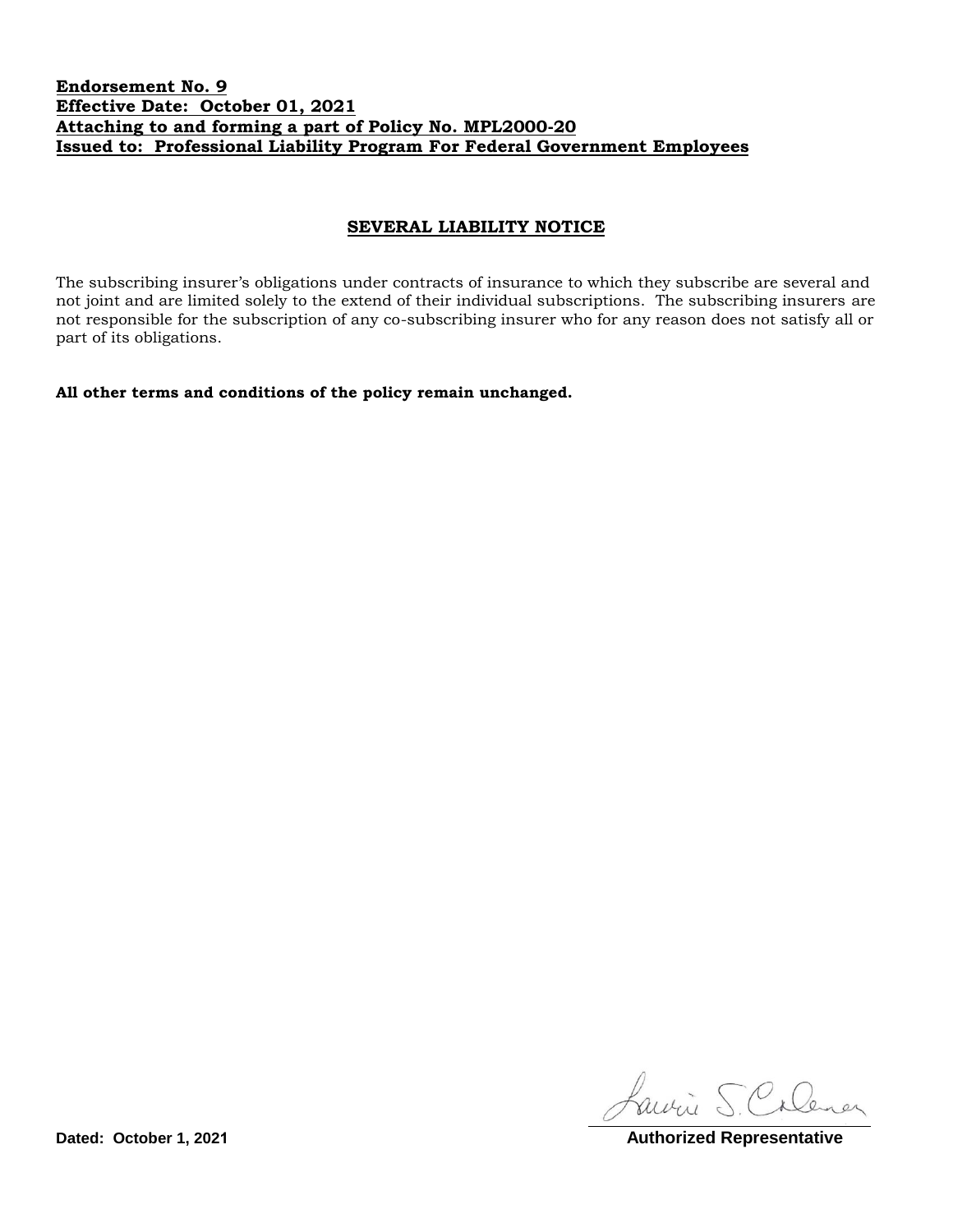### **Endorsement No. 10 Effective Date: October 01, 2021 Attaching to and forming a part of Policy No. MPL2000-20 Issued to: Professional Liability Program For Federal Government Employees**

#### **COMMUNICABLE DISEASE EXCLUSION (LMA5396)**

- 1. Notwithstanding any provision to the contrary within this policy, this policy does not cover all actual or alleged loss, liability, damage, compensation, injury, sickness, disease, death, medical payment, defense cost, cost, expense or any other amount, directly or indirectly and regardless of any other cause contributing concurrently or in any sequence, originating from, caused by, arising out of, contributed to by, resulting from, or otherwise in connection with a Communicable Disease or the fear or threat (whether actual or perceived) of a Communicable Disease.
- 2. For purposes of this endorsement, loss, liability, damage, compensation, injury, sickness, disease, death, medical payment, defense cost, cost, expense or any other amount, includes, but is not limited to, any cost to clean-up, detoxify, remove, monitor or test for a Communicable Disease.
- 3. As used herein, a Communicable Disease means any disease which can be transmitted by means of any substance or agent from any organism to another organism where:
	- 3.1. the substance or agent includes, but is not limited to, a virus, bacterium, parasite or other organism or any variation thereof, whether deemed living or not, and
	- 3.2. the method of transmission, whether direct or indirect, includes but is not limited to, airborne transmission, bodily fluid transmission, transmission from or to any surface or object, solid, liquid or gas or between organisms, and
	- 3.3. the disease, substance or agent can cause or threaten bodily injury, illness, emotional distress, damage to human health, human welfare or property damage.

aurie S. Calenar

**Dated: October 1, 2021 Authorized Representative Authorized Representative**